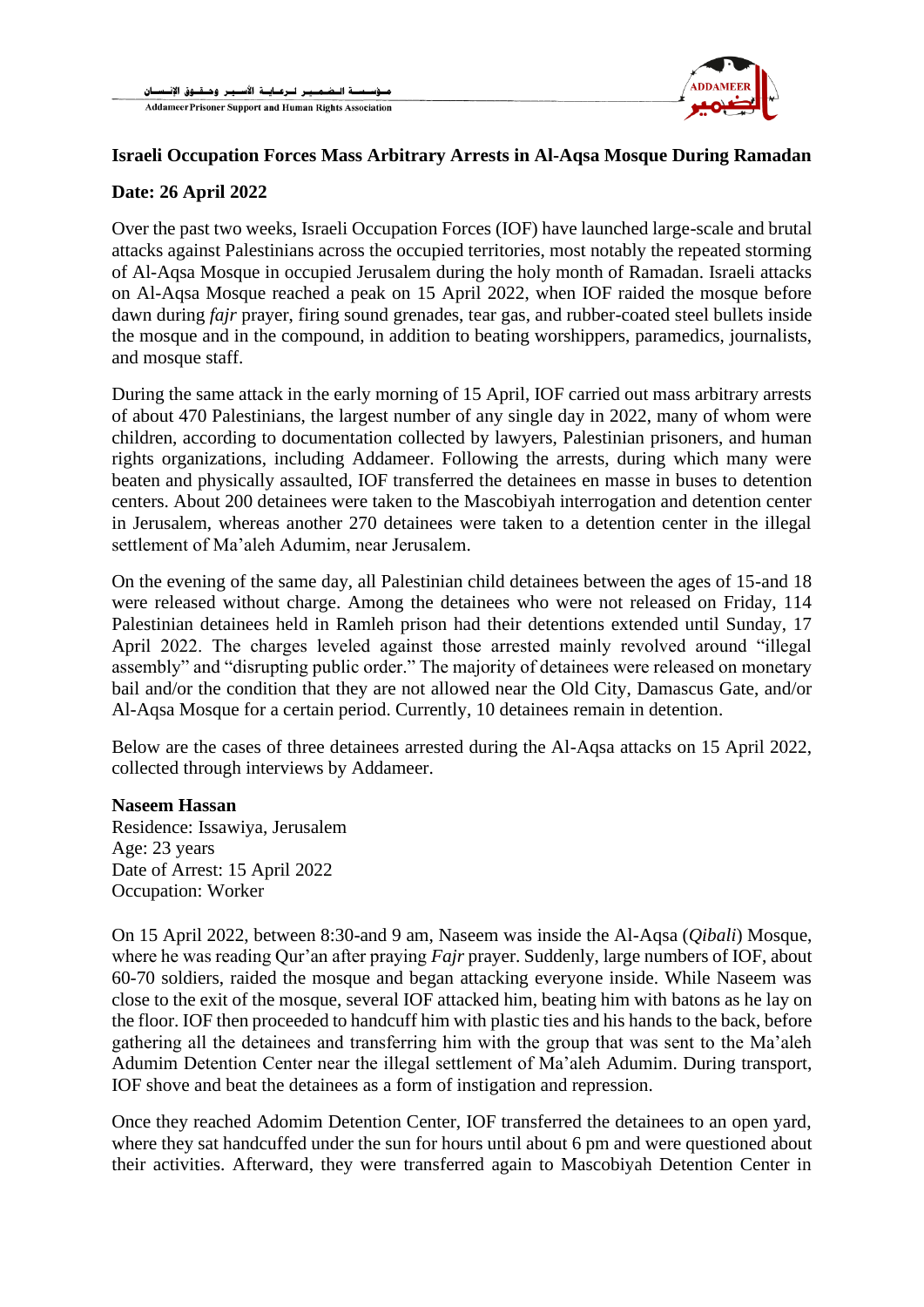

Jerusalem, and then to **Beersheeva** prison, where they were strip-searched and sent to a cell, that was 16 detainees in total. It wasn't until midnight that they were only provided with water and bread to break their fast. On the second day, they were given extremely poor and undercooked food to break their fast, which the detainees refused to eat.

On Sunday 17 April, Naseem was released without charge or trial under the condition that he stay away from Damascus Gate and Al Aqsa Mosque for 15 days.

## **Mazen Qar'an**

Residence: Al-Bireh, Ramallah Age: 33 years Date of Arrest: 15 April 2022 Occupation: Worker

On 15 April 2022, between 8:30-9 am, Mazen was inside the Al-Aqsa (*Qibali*) Mosque, after *Fajr* prayer. When IOF raided Al-Aqsa compound, those in the mosque were stuck for four hours in the mosque before IOF entered, attacked the mosque, beating worshippers with batons, and conducted mass arrests. Everyone who was arrested was laid on the floor and handcuffed with plastic ties to the back. Mazen, who was barefoot at the time, was not allowed to wear shoes.

Mazen was among the detainees taken to Ma'aleh Adumim Detention Center near the illegal settlement of Ma'aleh Adumim, where they were taken to the open yard and stayed on their knees under the sun for a few hours. They were questioned by an officer while in the yard. Around sunset, they were taken to Mascobiyah Detention Center to another yard and then taken one by one to be photographed and asked a set of questions, after which they were taken to Ramleh Prison.

At Ramleh Prison, they were subjected to a search and medical questions, including a COVID-19 test. They were detained in Ramleh Prison until Saturday, 16 April, under the pretext that they had an impending court hearing at 8 pm that evening. In the hearing, the court ruled to extend their detention for another two days until Monday. At Ramleh Prison, they were held in a cell with four dirty mattresses and a small dirty bathroom with no door. On the first day, they were given a meal that consisted of rotten eggs, leading them to not eat for the entire day. On Monday 18 April, Mazen was released after signing a bond of 3000NIS if the incident took place again.

### **Asadalddin Bani Maflah**

Residence: Beitunah, Ramallah Age: 28 years Date of Arrest: 15 April 2022 Marital Status: Married

On 15 April 2022, between 8:30-9 am, Asadalddin was inside the Al-Aqsa (*Qibali*) Mosque, after Fajr prayer when IOF raided the Al-Aqsa (*Qibali)* Mosque. During the raid, IOF broke the doors of the mosque's clinic and threw sound grenades, and tear gas, addition to rubbercoated steel bullets, and arrested people. There were dozens of injured worshippers who were arrested while there was still blood on their heads and they weren't given any medical attention for long hours, and they were put alongside us under the sun.